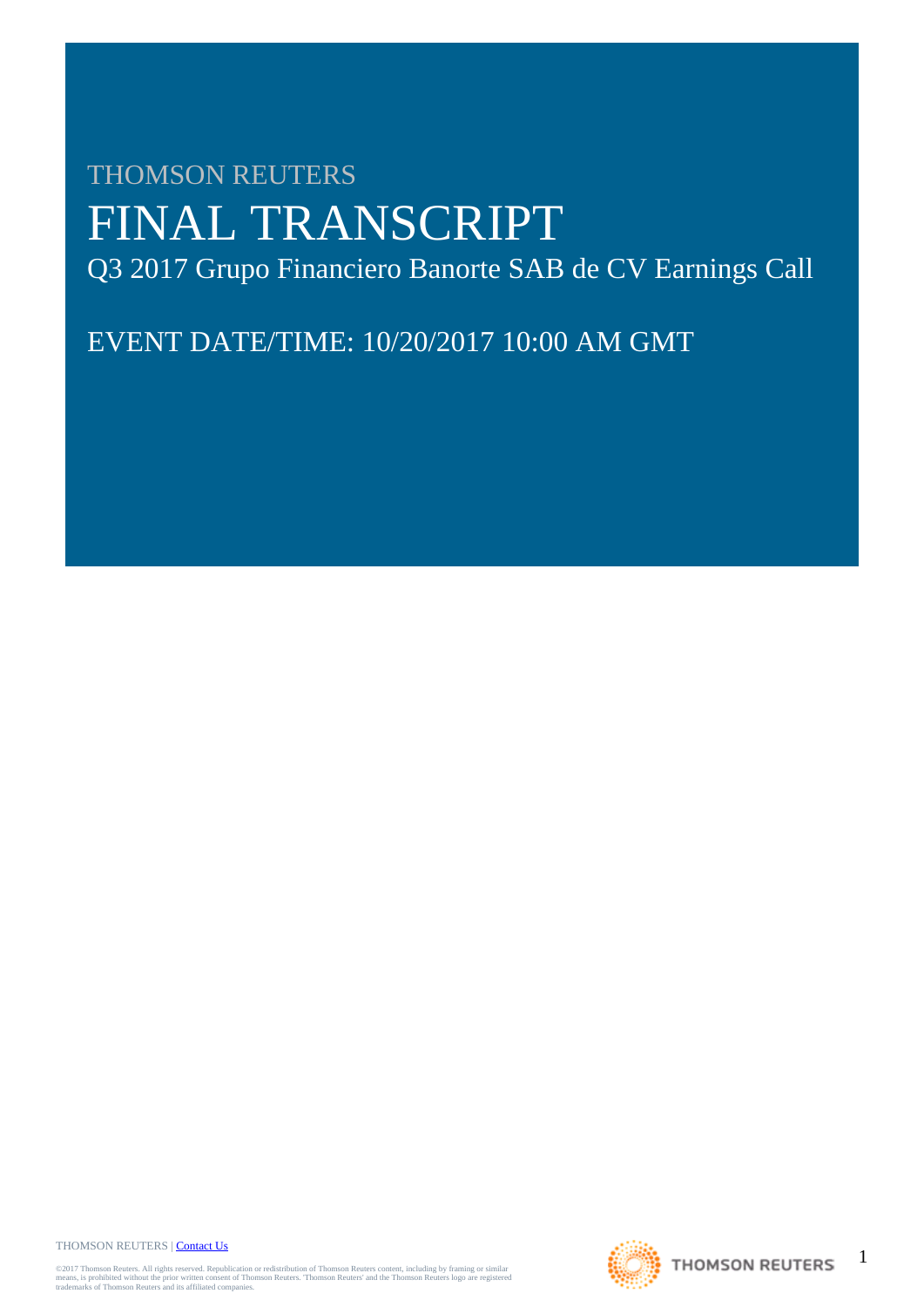# **CORPORATE PARTICIPANTS**

**Fernando Solís Soberón** Grupo Financiero Banorte, S.A.B. de C.V. - General Director of Long Term Savings **Gabriel Casillas Olvera** Grupo Financiero Banorte, S.A.B. de C.V. - Deputy Director General of Economic Analysis **José Marcos Ramírez Miguel** Grupo Financiero Banorte, S.A.B. de C.V. - CEO and Proprietary Director **Rafael Victorio Arana de la Garza** Grupo Financiero Banorte, S.A.B. de C.V. - General Director of Operations, Administration & Finance

**Ursula Margarete Wilhelm Nieto**

# **CONFERENCE CALL PARTICIPANTS**

## **Alonso Garcia**

**Carlos G. Macedo** Goldman Sachs Group Inc., Research Division - VP **Carlos Gomez-Lopez** HSBC, Research Division - Senior Analyst, Latin America Financials **Carlos Rivera** Citigroup Inc, Research Division - Senior Associate **Chelsea Colón Claudia Benavente** Santander Investment Securities Inc., Research Division - Research Analyst **Daer Labarta** Deutsche Bank AG, Research Division - Senior Analyst **Eduardo Nishio** Brasil Plural Corretora de Cambio, Titulose Valores Mobiliários S.A., Research Division - Financial Sector Analyst **Ernesto María Gabilondo Márquez** BofA Merrill Lynch, Research Division - Associate **Jason Barrett Mollin** Scotiabank Global Banking and Markets, Research Division - MD of LatAm Financial Services **Jorge Kuri** Morgan Stanley, Research Division - MD

## **PRESENTATION**

## **Operator**

Good day, and welcome to the Banorte Third Quarter 2017 Earnings Conference Call. Today's conference is being recorded.

At this time, I would like to turn the conference over to Ursula Wilhelm. Please go ahead, ma'am.

#### **Ursula Margarete Wilhelm Nieto**

Thank you. Hello, everyone, and welcome to Grupo Financiero Banorte's third quarter earnings call. I'm Ursula Wilhelm, Head of Investor Relations. And this morning, Marcos Ramírez, our Chief Executive Officer, will give you details into this quarter results. With him are senior executive officers of the group, who will also support us in the Q&A sessions.

Marcos, good morning. Please go ahead.

# **José Marcos Ramírez Miguel** *Grupo Financiero Banorte, S.A.B. de C.V. - CEO and Proprietary Director*

Thank you, Ursula, and good morning to all of you. I'm pleased to report to shareholder that, again, the group delivered solid operating and financial results. The quarterly dynamics of all the operating frames continue moving in the right directions to where our targets for the year.

On Slide 2, earnings per share grew 24% yearly, while in the quarter, earnings per share reached MXN 2.24, increasing 9%. Profits for the 9 months was MXN 17.4 billion, delivering an all times high ROE of 16.6% in the first 9 months and 18% in the quarter, moving ahead towards our 2020 objectives. The bank posted a return on equity of 19.7% in the period.

On Slide 3, total quarterly revenues of MXN 20.4 billion for the group grew 15% year-over-year with a strong contribution and double-digit growth from net interest income, fees and trading income.

The net interest margin for the quarter on Slide 4 reached 5.5%, expanding 9 basis points from the second quarter on the continuation of the positive repricing of the balance sheet and improved loan mix. The net interest margin, excluding insurance and annuities, stood at 5.4%, expanding 11 basis points from the prior quarter.

Total expenses in Slide 5 were down 1% during the quarter, as we align expense management to achieve our annual growth target. The efficiency ratio strengthened at 40.5%, declining 166 basis points from the prior quarter on wider positive operating leverage.

THOMSON REUTERS | [Contact Us](http://financial.thomsonreuters.com/en/contact-us.html)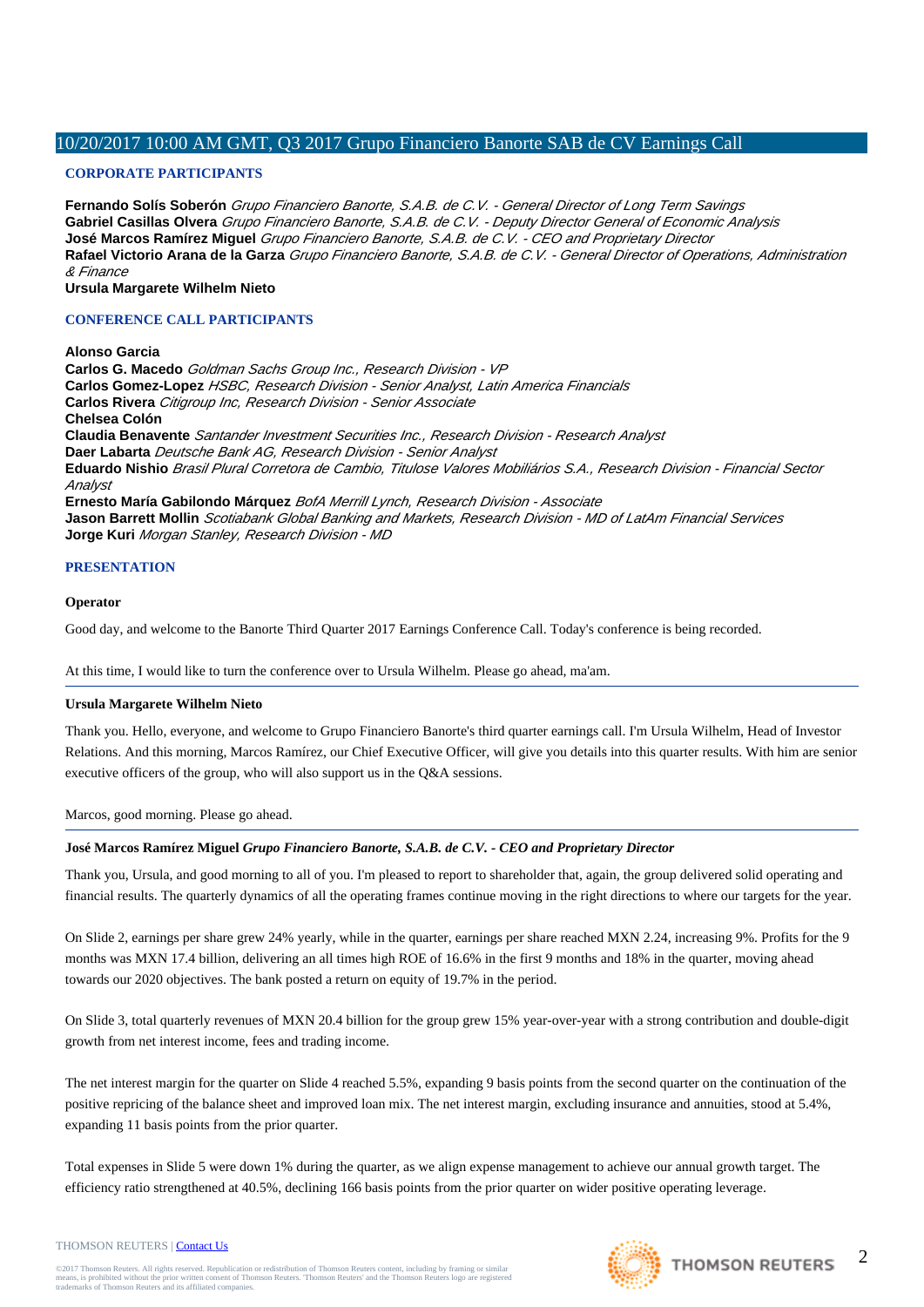Continuing on loan growth on Slide 6. The credit book expanded 13% annually with larger growth in the consumer books. Activity was mild in the government sector, while there were a few prepayments on the corporate book. We expect to maintain momentum towards the end of the year with a pickup in the activity in the non-consumer segments. Loan demand continues to be active in spite of the earthquake.

Growth in the consumer portfolios continues to be largely driven by penetration with our existing customer base. And in September, the cross-sell ratio stands at 1.835 products per customer, higher than 1.830 ratio of June.

Asset quality metrics, shown in Slide 7, remain stable with the overall delinquency ratio unchanged at 1.8%. While the typical seasonal behavior in the asset quality should point to stable to improving consumers NPL ratio towards the fourth quarter, because of the earthquake, our expectation is to see higher NPL formation, mainly in credit cards in the next several months.

To tackle and contain potential asset quality problems, we have several initiatives underway. So let me brief you on them. Around 12% of the loan portfolio is located in the affected areas. However, the book we considered (inaudible) is lower, around 8%, which encompasses consumer and SME loans. The bank has worked together with the banking authorities to put in place a better relief program for customers affected by the earthquake, targeting consumer loans and SMEs.

In the case of the consumer loans, the general guidelines of the program are to provide a grace period of 3 months on installment payments, provided that the client was current on debt payments. Customers have to come forward to request support. It will not be granted automatically.

In the case of SMEs, Banorte will use the program sponsored by the development banks, by which loans could be restructured to longer tenures. These loans will have full guarantee from Nacional Financiera. The banking regulator will allow banks to forego regulatory requirements on these debts, meaning that there won't be additional loan loss provisions for the restructured portfolio.

At this moment, we do not have yet an estimation of the amount on the book that could fall into these programs, so we will report to you as we progress on implementation.

In the quarter, the cost of risk show improvement, moving down 20 basis points sequentially on lower and new NPL formation in the consumer credit portfolios. Going forward, we expect the cost of risk to be within the guidance range, 2.3% to 2.6%.

Moving to capital, Slide 8. The capital adequacy ratio of the bank was 17.63% in September, up from 15.05 -- 15.08% in the prior quarter. The capital ratio was bolstered by the AT1 capital note that the bank issue just recently.

Moving to the relevant nonbank subsidiaries. Quarterly earnings of Seguros Banorte stood at MXN 609 million, excluding the profit from the investment in the pension fund manager Afore, and were 10% lower than the prior quarter on larger-than-anticipated claims. The decline in revenue corresponds to the earthquake impact. Estimated claims stand at around MXN 1.1 billion, but most of the cat risk is [sequential]. Therefore, the impact to protect profit in the property and casualty segment was only MXN 52 million registered in September. Also, the floods had an impact of MXN 11.5 million in the auto segment.

The annuities company posted profits of MXN 178 million, which were 6% lower sequentially, mainly driven by the lower subscription in the quarter. For the 9 months, profits are up by 33%.

Lastly, we are looking forward to the next quarter. It usually is the strongest quarter of the year, and we expect to reach the annual targets we committed to. In the meantime, we expect furthersome support from the population to the victims of the earthquake in Mexico moving forward to reconstruction. At Banorte, we are committed to continue supporting our clients and our communities in the reconstruction effort.

Looking even further, many are already thinking about the 2018, and it has been customary we will give you the outlook in January.



## THOMSON REUTERS | [Contact Us](http://financial.thomsonreuters.com/en/contact-us.html)

THOMSON REUTERS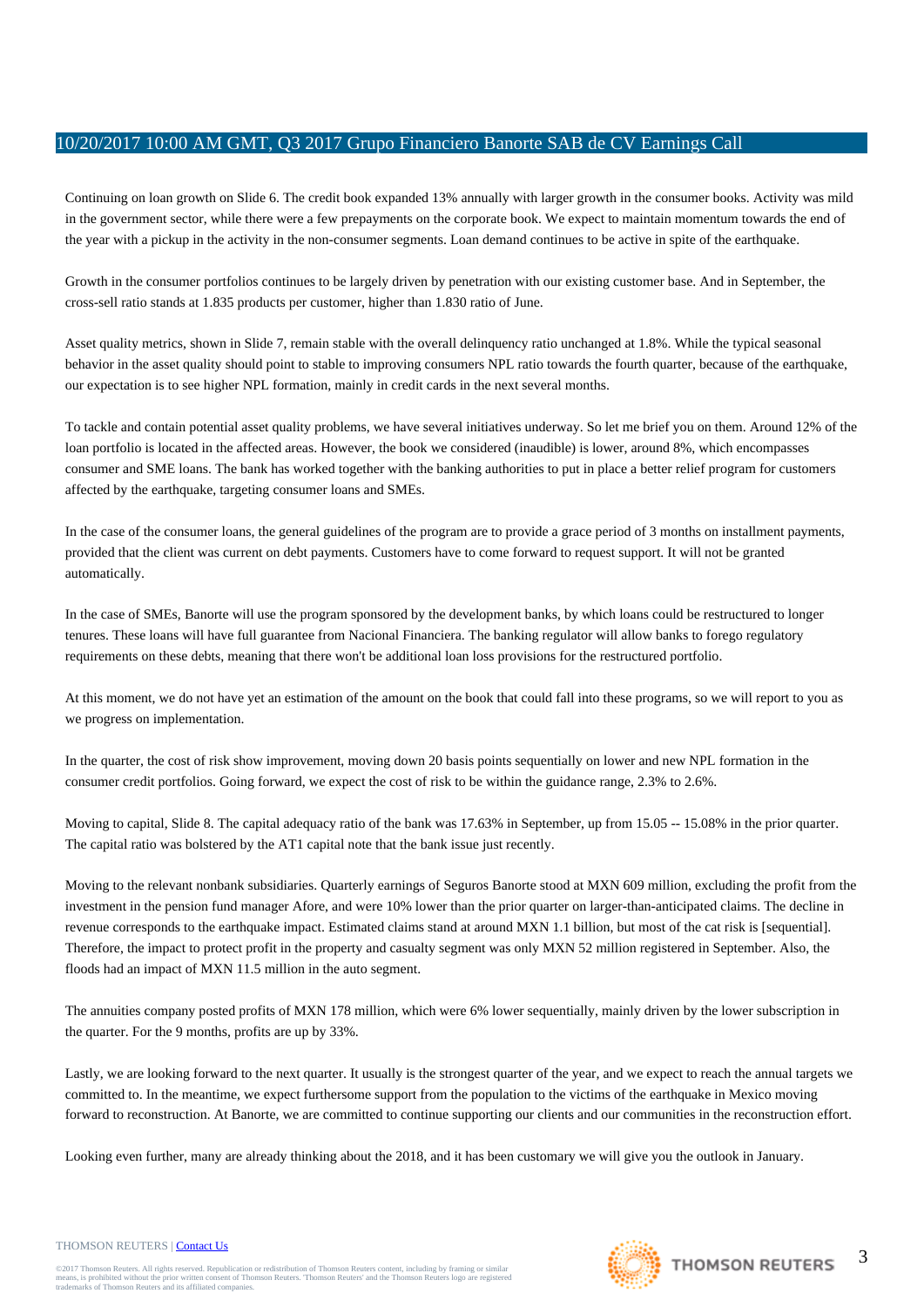With this, I conclude my comments, and we are ready to take your questions. Thank you very much.

## **QUESTIONS AND ANSWERS**

#### **Operator**

(Operator Instructions) And we will take our first question from Ernesto Gabilondo with Bank of America.

#### **Ernesto María Gabilondo Márquez** *BofA Merrill Lynch, Research Division - Associate*

On my first question, I will appreciate your view, what are your expectation for what could happen with NAFTA? I would like to know what could be the consequences for the banking sector, if we don't have the NAFTA next year, in terms of loan growth or asset quality. On my second question is competition. We're seeing that all banks are repricing loans, so I just want to think about, which could be the one that could be the most aggressive one at the moment. On the other hand, how you're willing to differentiate from other banks in terms of the retail banking? We're seeing other peers investing in their platforms and catching up to what BBVA Bancomer is doing. So any comments on what are you implementing will be much appreciated.

#### **José Marcos Ramírez Miguel** *Grupo Financiero Banorte, S.A.B. de C.V. - CEO and Proprietary Director*

Thank you, Ernesto. Maybe we can start with the NAFTA and the implications in the banking sector. I will ask Gabriel to go and to go and tell us (inaudible).

## **Gabriel Casillas Olvera** *Grupo Financiero Banorte, S.A.B. de C.V. - Deputy Director General of Economic Analysis*

Thanks, Marcos. This is Gabriel Casillas, Chief Economist. Thanks for the question, Ernesto. Going real quick, I think I would like to elaborate on 3 aspects. The first one is with respect to the negotiating team. We have a Mexican negotiating team. I think it's actually the best of this -- out of the 3 teams. They are negotiating NAFTA, with the most experienced and so on and so forth. So in this context, the technical arguments that have been used actually are quite good in every negotiation. But I must say that unfortunately, the Mexican negotiating team is using economic arguments, while the U.S. team is actually using political argument, so it's kind of hard to reach an agreement soon. Now having said this, the first 3 rounds were pretty good because there was a lot of -- there were a lot of low-hanging fruits, so it was pretty easy to reach common ground. However, one thing -- once you reach the thorny issues in this fourth round, well, this kind of impasse is usual in trade negotiations. So we are not as negative as some other market participants and analysts in this context. The second thing is that you remember what happened in the U.S. with the border adjusted tax. It was an issue that was all over the place. Congressmen were on board to that. Even President Trump was on board to that. I mean, at the end, he said he didn't. But the private sector did a great lobby on that. And the border adjusted tax actually was completely eliminated off the discussions. So in this context now, we are seeing the private sector, not only in the U.S., but also in Canada and Mexico. I mean, a big lobbying team in U.S., Congress and the Senate. So we do think that this could progress actually on a more positive way. It will not take away the uncertainty that we might experience from now, at least till the end of the first quarter of next year. But I mean, that's also on the positive side. And a third aspect that, I think, is important to highlight it's -- if we go to the worst-case scenario, we think that the probability continues to be low. But let's say the U.S. leaves NAFTA because we do not think that either Canada or Mexico will actually stand up from the negotiating table or will leave it. However, in this context. if the U.S. exits NAFTA, we don't think it will be catastrophic. Let me tell you just a couple of numbers. Right now, as you know, Mexican -- or a company that is based in Mexican territory, the ones who export goods to the U.S. or Canada, they can do it either via the NAFTA window or the WTO window. So if they use the NAFTA window, of course, it's duty-free. You pay no tariffs. But if you go via the WTO, you pay the most favored nation tariff. And as you know, it's around 3.5% on average. So having said this, actually, right now, as we speak, around 42% of Mexican goods that are exported to the U.S. actually cross via the WTO window. They don't use the NAFTA window. This could be because they don't fulfill certain requisites and so on and so forth. So it's not -- they -- I mean, even though the majority of exports go through NAFTA, a big chunk goes already via WTO. Now let's say U.S. exits NAFTA, what will happen is actually that the tariff to Mexican goods will pay in the U.S. is very low. There will be some exemptions because, I mean, the average is 3.5%. But there would be some exemptions, for example, in terms of pickup trucks. That is 25% tariff. And -- but there are very few -- actually, if you want to take into account all the goods that will face high tariffs, it will be -- it will account for around 2.8% to 3% of Mexican export. So it will not be catastrophic at all. Of course, not having this branding of NAFTA goods have some medium-term impact on investment and so on and so forth. But this is difficult to take into account. And we don't think it will be actually material, honestly. So having said all this, just to round up, in respect to the Mexican financial sector, on the one hand, I mean, impacts for next year, we see no impact at all because after all, these discussions will continue so on and so forth, at least till the first quarter of next year. If it goes more than the first quarter, it will probably take maybe more

#### THOMSON REUTERS | [Contact Us](http://financial.thomsonreuters.com/en/contact-us.html)

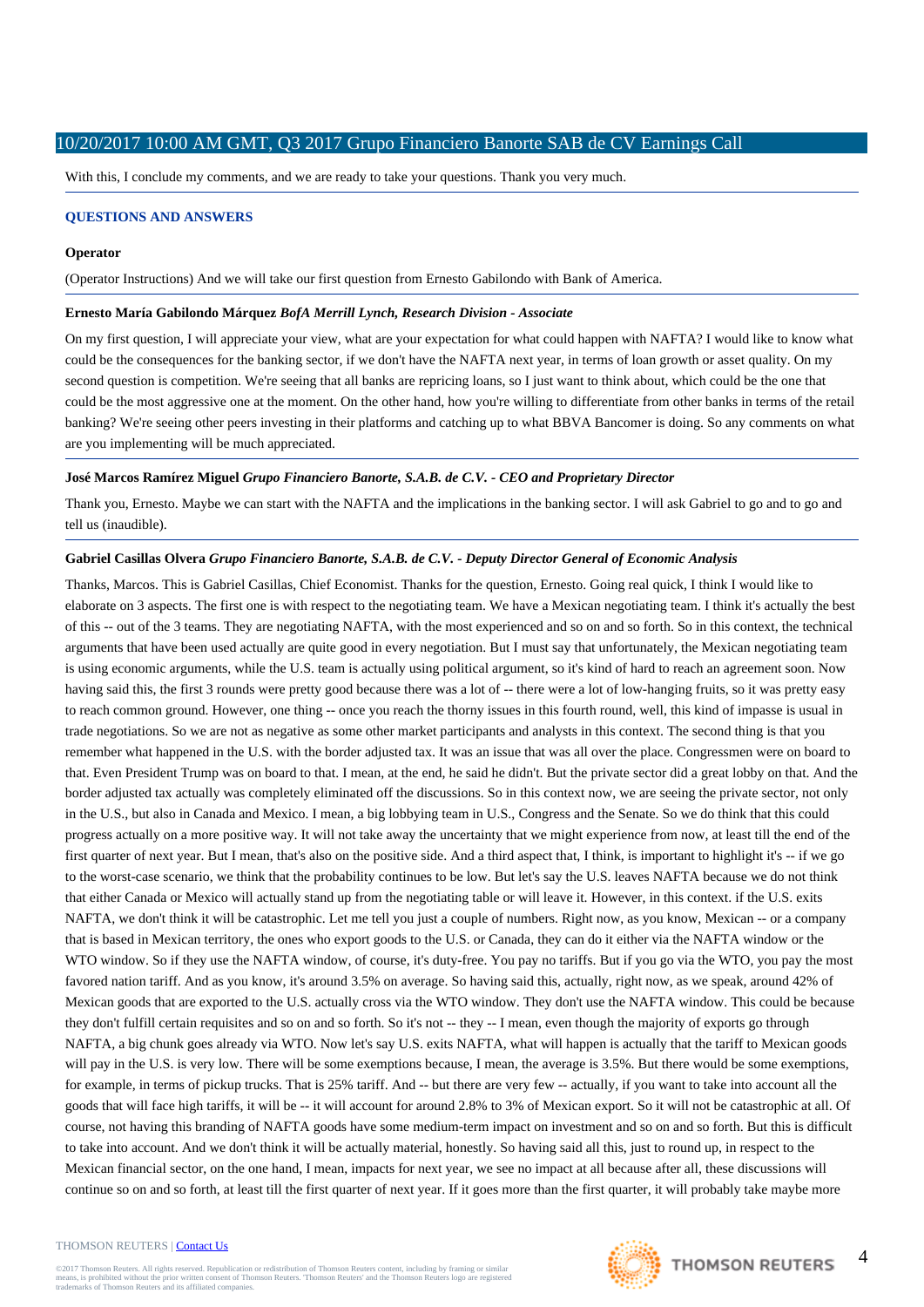than 1 year because, as you know, we have several political events, like the Mexican presidential elections in 2018, then the U.S. midterm elections in November. So if negotiations are not done by the first quarter, it's going to be very hard for negotiations to really be fast. So in this context, we don't -- I mean, we were very concerned when the U.S. election took place because of the outcome. And we thought a lot of Mexican business names will actually put a lot of projects on hold this year. And actually, we're -- on our first estimations, we were thinking that from January 20 when President Trump took up office, all the way up to the -- to April 30, the first 100 days, what we saw there is that we took away all the new investments, and that's how we came up with a very low GDP estimate for this year. I mean, fortunately, talking to businessmen, it didn't take that long. I mean, at the end, by mid-February, businessmen were already reactivating projects. And they really shrugged off all the threats from President Trump. So in this context, we don't foresee that this will have any impact on next year, honestly. I mean, it will, for sure, have some short-term impact on the markets. But we don't -- I mean, as soon as market participants have to digest that this will not be catastrophic, then I -- we do think that markets could get back to normal real quick. And it will not distort economic activity and, of course, issues in the banking sector.

# **José Marcos Ramírez Miguel** *Grupo Financiero Banorte, S.A.B. de C.V. - CEO and Proprietary Director*

Thank you. Ernesto, regarding the platforms, we feel very comfortable with our platform. As you may know, we have been working for years in the multichannel architecture. And we hope we will have, as soon as April 2018, the best mobile technology in the country. Let's see, but we are aiming for that. And now, Rafa, can you give us more color on the repricing, please?

# **Rafael Victorio Arana de la Garza** *Grupo Financiero Banorte, S.A.B. de C.V. - General Director of Operations, Administration & Finance*

Yes. Hello, Ernesto. Good morning to everyone there. The issue about competition and the fact of the repricing, I think you have to tie to 2 things. First that, as Marcos says, we have been working a lot in really target the clients on a one-to-one basis to see the price that this client deserves and looking up a lot in the expected loss that we could really tag to each of the clients. So if you go on the NPLs for each of the products, overall, you will see that the only one that is compared to last year, instead of being 5.7 is 6.2 is the credit cards. If you go to the payroll, we are below the -- at the same level that the last year. Car loans are better than the last year. Mortgages are better than the last year. Commercial is also better than the last year. And corporate is the same. And that's really reflects that the adjustment that we have been doing is more than the -- and the repricing is adjusting the type of clients that we would like to give them the loans or not. So you will never see Banorte advertising anything about prices or anything because we really go by client. We don't go on the overall products. We saw some vintages that were not performing in the right direction in the credit cards. We adjust that around June. So we expect those numbers to be much better by the end of the quarter and continuing to the next quarter. But on the repricing, I would say that it's based upon the client. We don't do repricing on an overall portfolio, as it was in the past. And it has been playing pretty well because if you look at the risk-adjusted margin for most of the products, the risk-adjusted margin has been continually improving, even though you don't see any aggressive repricing on the consumer.

# **Ernesto María Gabilondo Márquez** *BofA Merrill Lynch, Research Division - Associate*

Are you seeing other banks being aggressive in the repricing or, in the contrary, offering lower spreads to gain market share?

# **Rafael Victorio Arana de la Garza** *Grupo Financiero Banorte, S.A.B. de C.V. - General Director of Operations, Administration & Finance*

I would say that if you look at the graph that are provided by the CNBV, you will see that on the car loans, I would say, is a reasonable market. You see some disproportions in the credit card market. In the -- everything else, I would say, everybody has been very rational about this. I mean, it's difficult to try to gain market share at the expense of provision. So no, I think everybody has been quite rational in the market.

# **Operator**

we will take our next question from Carlos Macedo with Goldman Sachs.

# **Carlos G. Macedo** *Goldman Sachs Group Inc., Research Division - VP*

Two questions. One, going back to the asset quality figures you were just disclosing. We did see on the credit card side that you didn't have the typical seasonal improvement you have in the third quarter and that NPL ratio for SMEs bumped up. Is that something that you can attribute to the earthquake? Or is it part of a broader cyclical trend? Or is it just a one-off that we're probably going to see revert back in

@2017 Thomson Reuters. All rights reserved. Republication or redistribution of Thomson Reuters content, including by framing or similar<br>means, is prohibited without the prior written consent of Thomson Reuters. 'Thomson Re means, is prohibited without the prior written consent trademarks of Thomson Reuters and its affiliated comp

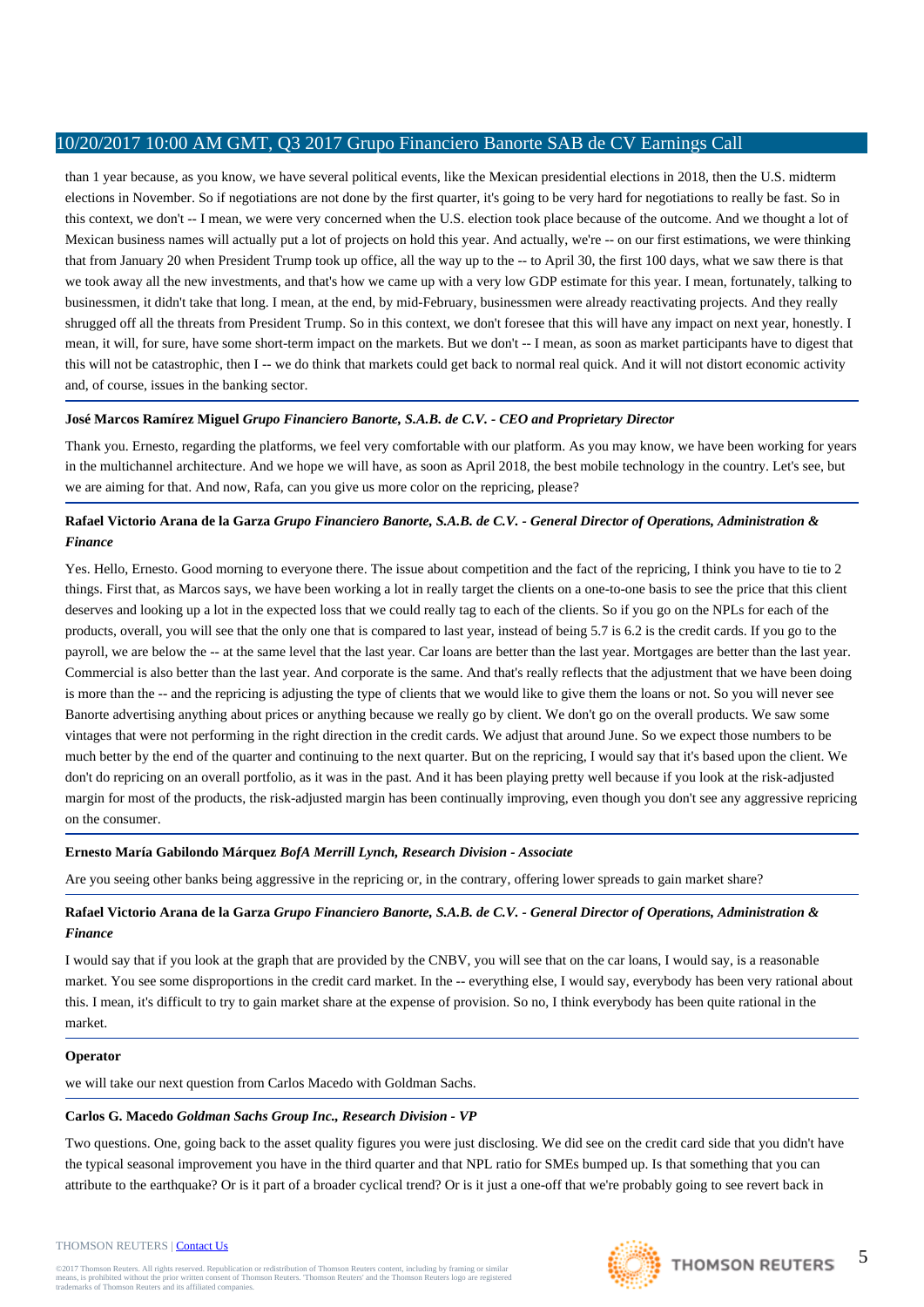upcoming quarters? Second question on margins. I know you've been repricing and talking -- you've mentioned in the past that your portfolio will reprice with time. We did -- you did report this quarter the loan margins being flat quarter-on-quarter. Is there still more -- are you still going to reprice your portfolio over the next couple of quarters? Is that process fully done and we should expect, if the benchmark stays now at 7, that your loan book will -- that your margins will more or less flatten out from current levels?

# **José Marcos Ramírez Miguel** *Grupo Financiero Banorte, S.A.B. de C.V. - CEO and Proprietary Director*

Regarding the first one, yes. It didn't go down as quarterly, used to be, limit, but -- and it is because of the earthquake. So we hope, in the next 3 or 4 months, to recover the pattern, and that's it. And going to the second question, Rafa, please?

# **Rafael Victorio Arana de la Garza** *Grupo Financiero Banorte, S.A.B. de C.V. - General Director of Operations, Administration & Finance*

Yes. No, I think what you will see is that on the expansion on the margin, we can -- we will continue to see expansion on the margins. And there's 2 things that usually happen on the third quarter that, if you look at the way the mix of the funding came because of -- we had a much better growth that we anticipated, the cost of funds from the time deposits went up a little bit. We are growing very nicely on the time deposits. But you will see, for this quarter, an expansion also on the margins based of 2 things. Some parts of the repricing, but mainly because the cost of funds overall for the bank will also -- will go down nicely because you get the seasons -- the seasonality part that you get all the demand deposits flowing very nicely up to the end of December. And also you will see that the time deposit cost also is now leveling off and going down. So you will see a lot of positives on the margin side by the end of the quarter. Part of the repricing, part of the cost of funds and on the -- and what you mentioned about an uptick on the SMEs, and I think on the SMEs, we are very confident about what's going on, on the -- from the loan portfolio, where specific parts on the -- on 2 regions of the country that were addressed immediately. On the credit cards that I mentioned before, we already adjust some of the origination lines that we were not performing the way we want it. So you will continue to see an improvement in the SMEs. And also the credit card will be leveling off and start to going down in the first quarter next year.

# **Carlos G. Macedo** *Goldman Sachs Group Inc., Research Division - VP*

Okay. Just Fernando, just one follow-up then. The -- so the improvements that you're going to get now, from what I understood, on your loan margin that was flat quarter-on-quarter, 8.5%, will come more for -- from funding than necessarily from higher loan yields or maybe change in mix, even though the change in mix will probably continue to happen given the pace of expansion.

# **Fernando Solís Soberón** *Grupo Financiero Banorte, S.A.B. de C.V. - General Director of Long Term Savings*

Exactly right. You're right. And the fact was that we've funded some of the high growth of the consumer with the -- with time deposits, instead of the usual demand deposit. Demand deposits -- I mean, the growth outpaced the rate of growth over demand. So that's the reason mainly.

# **Operator**

And we will take our next question from Tito Labarta with Deutsche Bank.

# **Daer Labarta** *Deutsche Bank AG, Research Division - Senior Analyst*

Couple of questions also. I guess, first on your loan growth, we continue to see very good consumer loan growth. Just want to get a sense of your outlook for that. As Carlos mentioned before, the NPL is kind of remained a bit high there, but you think -- you mentioned that could be really due to the earthquake. So how sustainable is this strong consumer loan growth that we're seeing? And also following up a little bit on the margin, like, how much -- excluding changes in rates and better funding, how much does -- can the change in mix continue to benefit margin? And then my second question in terms of your guidance, Marcos, as you mentioned, the fourth quarter tends to be the strongest quarter. So a stronger fourth quarter would imply that you would probably surpass your net income guidance for the year. So is that reasonable to assume that there's some upside risk there?

# **Rafael Victorio Arana de la Garza** *Grupo Financiero Banorte, S.A.B. de C.V. - General Director of Operations, Administration & Finance*

On the net income, as you -- and you nicely called risk, yes, we see that we are now comfortably aiming for the high end of the guidance. We still have to see how the effects of the earthquake really are -- pass it to the customer base. But we are confident that we will be reaching the

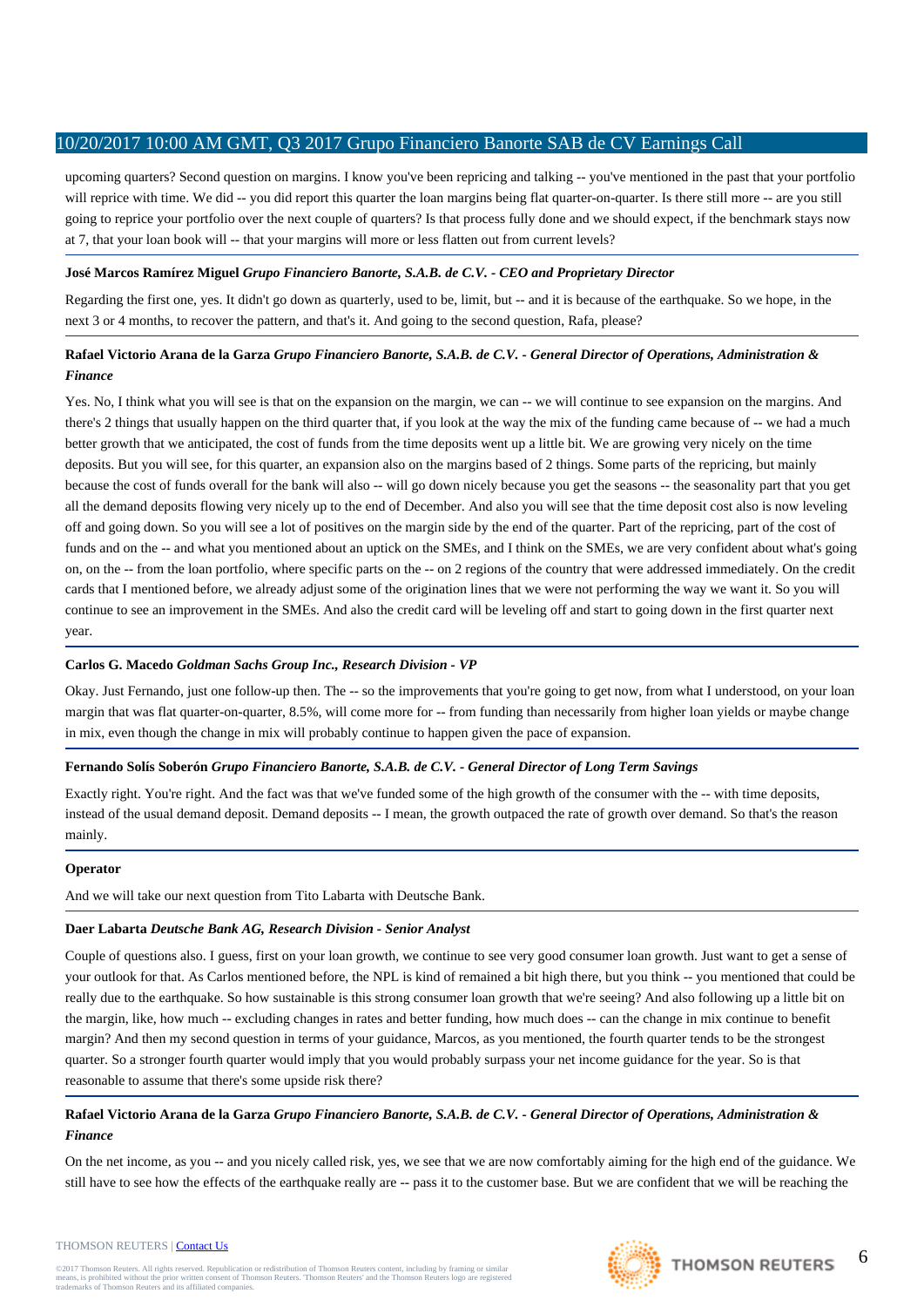high end of the guidance. Yes, on that part. I would say that the -- related to credit quality, I mean, you have to really see the rate of growth on the credit card that was very high. And as you know, the provisioning lines, just for the fact that you are bringing up the credit card book, you have to reserve on day 1 8% of the -- on the provisioning piece. But I think we are now confident that the vintages after the adjustment that we did, they were performed pretty nicely. And we don't see it, to be honest, on other parts of the portfolio, anything unreasonable about the behavior of the vintages of the -- or the origination processes. We knew exactly what happened on SME. It was exactly in 2 parts of the country that was adjusted immediately, as I was -- mentioned before. And we continue to -- and we are very confident that we will continue to see margin expansion up to May, June, July next year.

# **Daer Labarta** *Deutsche Bank AG, Research Division - Senior Analyst*

Okay. That's helpful. So I guess, following up on the first question, do you still think of consumer loan growth can remain above 20%? For how long could that sustainable for?

# **Rafael Victorio Arana de la Garza** *Grupo Financiero Banorte, S.A.B. de C.V. - General Director of Operations, Administration & Finance*

No, no. I think what you will see is consumer -- the consumer book will be rounding around 16%. That will be the numbers that you will see.

# **Operator**

And we will take our next question from Jorge Kuri with Morgan Stanley.

# **Jorge Kuri** *Morgan Stanley, Research Division - MD*

Two questions, if I may. The first one on expenses, you did really well this quarter with expenses down 1% sequentially. You're probably going to end up within the guidance, maybe -- hopefully at the low end. How do you think about 2018 in the context of lower inflation? To what extent you can deliver better numbers than 2017 there? And then my second question is on NIM just to -- I guess, there's been a lot of different questions regarding this. And just to try to synthesize it, Rafa, you said that you can continue to see NIMs expand until June, July of next year. How much more do you think that is? So if NIMs are now at 5.5% or 5.4%, depending on if you look at what the insurance -- or the pensions or not, the peak in June, July is 10 basis points more, 20 basis points more? How much more do you think there is? And then if we assume that rates end up at, say, 5% in 2019, hopefully, there is no rate cut next year, and if rates end up at 5% in 2019 or 4.5%, where do you think your margins will be then? I'm just trying to figure out what's the sustainable margin. I know you've been saying that the mix shift has done enough to the underlying profitability of the assets, that maybe we don't get a lot of margin pressure, but just wanted to see if you can quantify that a little bit more.

# **Rafael Victorio Arana de la Garza** *Grupo Financiero Banorte, S.A.B. de C.V. - General Director of Operations, Administration & Finance*

Yes, on the expense line, you will continue to see the expense line going down by the end of the year. As you remember, we front-load a reasonable size of expenses for locking the software cost on that was mainly in U.S. dollars when the -- everybody was really worry about the peso. So you will continue to see expenses go down for the fourth quarter. And as we have been guided in the past, we see that a reasonable number to see on the expense line is expenses plus -- as inflation, plus 125 basis points. That's really where we've been addressing the 2020 goals that we set for the organization. On the NIM side, I would say that you have really look -- have to look at -- as you say, we increased and improved a lot of the mix. And I think we had a pretty good run on the -- on growing the consumer books, in the mortgage book, in the car loans, in the payrolls and in the credit cards nicely. So now the weight of the consumer book is where we -- close to where we really want it to be. So I would say that now, we are going to work a lot more on the funding side in order to be able to -- as you mentioned, when the interest rates start to go down, we have to continue to be pretty solid on the cost of funds and on the mix. We have a pretty good mix right now, 69%, but I think we could still accelerate a little bit on the demand deposit side. And that's what will continue to expand the margin, even if the interest rate starts to going down. We have been living in the past when interest rates went around 3.25. If you remember, it was -- the margins that we were obtaining at that point in time was 4.25, 4.30. So we can really think that the expansion on the next year, you will see at 18, 20 basis points more. Yes, we can really achieve that. And overall on the next years, I would say that the margin will be steady around 5.7, 5.8.

#### **Operator**

We will take our next question from Carlos Rivera with Citigroup.

#### THOMSON REUTERS | [Contact Us](http://financial.thomsonreuters.com/en/contact-us.html)

@2017 Thomson Reuters. All rights reserved. Republication or redistribution of Thomson Reuters content, including by framing or similar<br>means, is prohibited without the prior written consent of Thomson Reuters. 'Thomson Re means, is prohibited without the prior written consent trademarks of Thomson Reuters and its affiliated comp

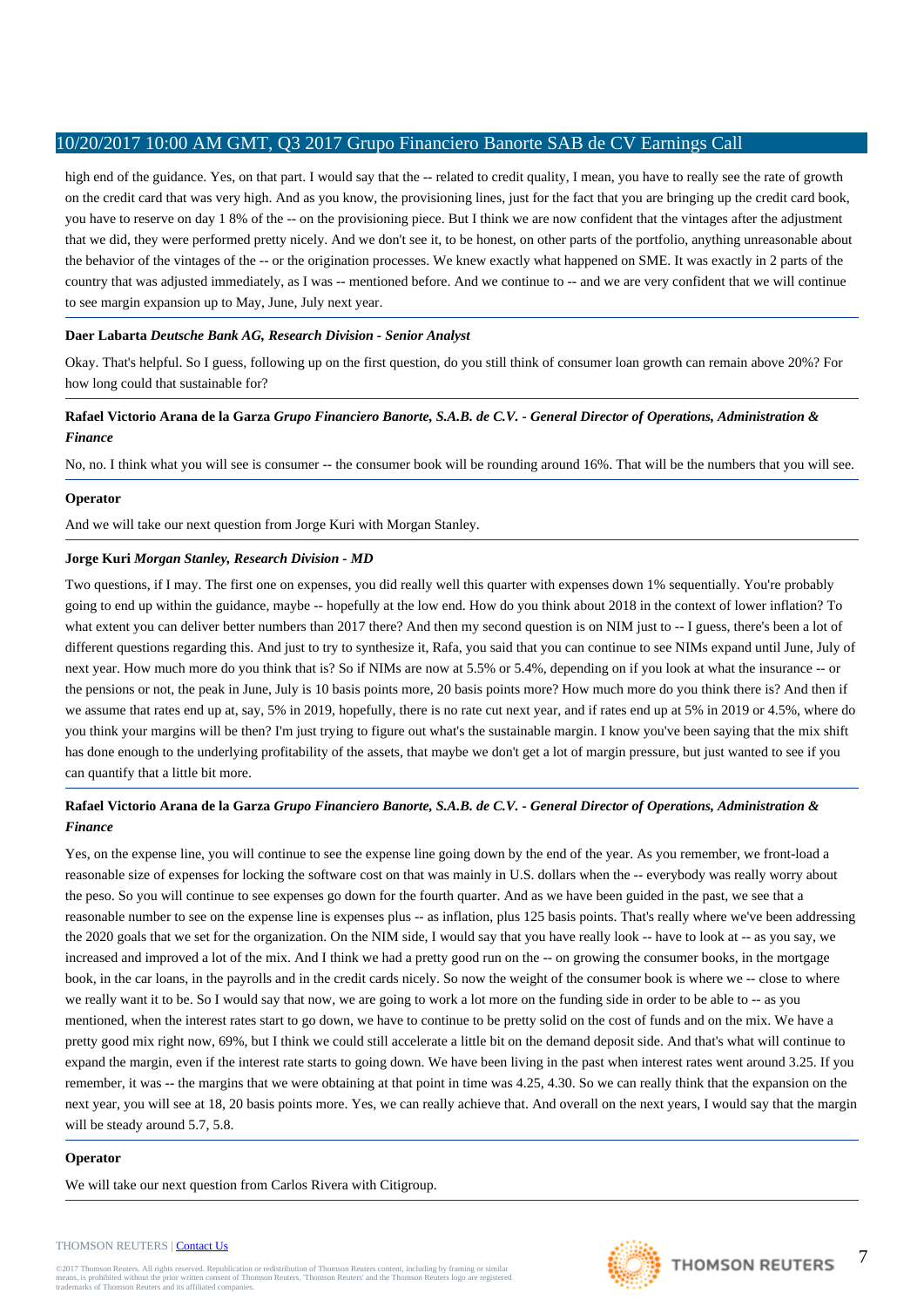## **Carlos Rivera** *Citigroup Inc, Research Division - Senior Associate*

My first question is regarding the efficiency ratio. I mean, we saw a big improvement in this quarter, a combination of expenses coming down, but also strong revenue growth. So now the efficiency ratio is around 40%. How low do you think this could go? Actually, I'm thinking more long term. I know the guidance for this year. But what is implied in terms of efficiency ratio for your 2020 plan? And my second question will be related to the Afore business. Earnings are basically flat year-to-date. So just wondering a little bit if you could give us a little bit of color about the outlook for this business. What has been some of the challenges there and what you see going forward? Also if you see any chances for goodwill impairments that would, of course, reduce the equity and would be negative, but also would improve the ROE there.

# **José Marcos Ramírez Miguel** *Grupo Financiero Banorte, S.A.B. de C.V. - CEO and Proprietary Director*

(inaudible) No. The efficiency ratio, yes, it's [in place]. And for the 2020 plan, we plan to continue that way. So the challenge is to keep it in place around (inaudible) and that's our goal for the 2020. And now we're moving to the Afore. Fernando Solís is going to answer.

#### **Fernando Solís Soberón** *Grupo Financiero Banorte, S.A.B. de C.V. - General Director of Long Term Savings*

Sure. What's going on with the Afore, there are 2 things from the expense side. We have been experiencing a lot of competition. So we have been increasing our expenses in the commercial side because, otherwise, we would be losing market share on the one hand. And on the other, you recall that we are making a provision for a fine to the Afore by the trust commission, by the COFECE, in Mexico. It's something that we are, of course, mitigating because we are not agreeing with the amount. But going on the conservative side, we are observing an unexpected hit. It will be of MXN 180 million for the year. So if you take that out, actually, the Afore income has been growing positively, not flat. And actually, the hit -- I mean, the guidance is that without taking into consideration the provision for the fine, the guidance is that the net income will grow somewhere between 5% to 7.2% on an annual basis. But taking into account that we have to make this provision and that we are incurring higher expenses due to this increased competition that Afore is facing, therefore, otherwise, it's going to be somewhere the same level of last year. And with respect to whether we will have some write-downs or with respect to the goodwill, at this point, we do not foresee any.

#### **Carlos Rivera** *Citigroup Inc, Research Division - Senior Associate*

Okay. And just if I may follow up on the efficiency ratio. So just to confirm, you do not need to go below the 40%. You don't need to go to 39%, 38% to achieve the 20% ROE, correct?

## **José Marcos Ramírez Miguel** *Grupo Financiero Banorte, S.A.B. de C.V. - CEO and Proprietary Director*

Correct, that's not our objective. Maybe we can reach it, but we stay at 40%, that's okay for us.

#### **Operator**

And we will take our next question from Alonso Garcia with Credit Suisse.

#### **Alonso Garcia**

I just wanted to touch base on the strategic partnership with IBM. I mean, could you please provide some details on the profit-sharing scheme? How much have you paid so far to IBM, if that's possible? And how should I account it for? And the metrics you used to determine the remuneration to IBM? Any color would be appreciated.

#### **José Marcos Ramírez Miguel** *Grupo Financiero Banorte, S.A.B. de C.V. - CEO and Proprietary Director*

Thank you. Rafa will go into it.

# **Rafael Victorio Arana de la Garza** *Grupo Financiero Banorte, S.A.B. de C.V. - General Director of Operations, Administration & Finance*

Yes, the partnership with IBM, now as we mentioned is entering the second stage of the deal. That is basically moving most of the operating cost and the operational centers of the technology base to the global centers of IBM in order to benefit from the global scale of these centers and also to increase the levels of the cybersecurity piece that everybody is worried about. So that started in last May. And has continued

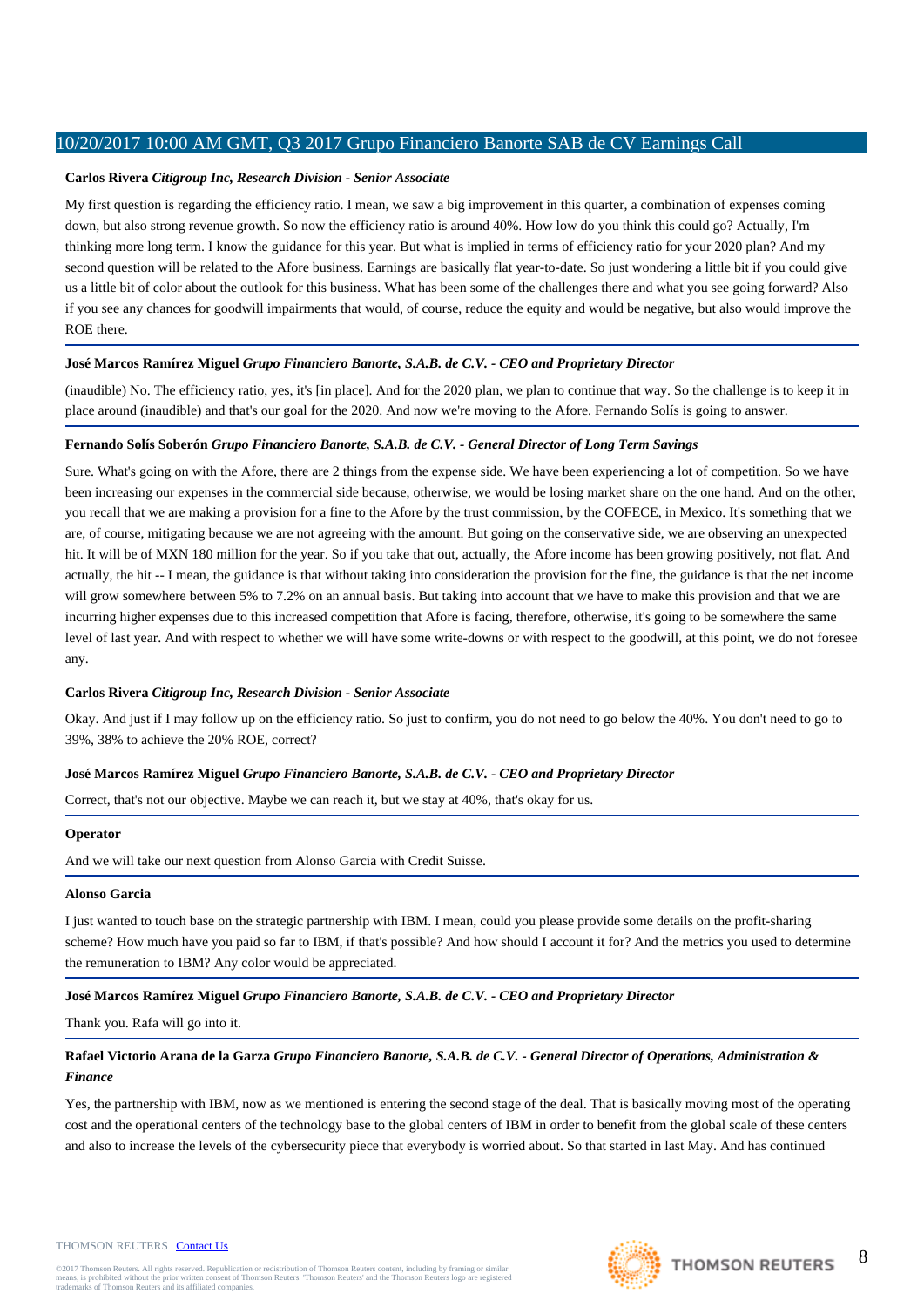moving forward in order to be finalized by June next year when we will be moving all the operational IT structure to the IBM centers and we have full redundancy in hotline for the -- for each of the applications in the partnership that we are giving them. Overall, I would say that of close to the \$320 million that we have been paying IBM, they have been getting around \$30 million in the profit gaining share at this point.

# **Operator**

We will take our next question from Jason Mollin with Scotiabank.

## **Jason Barrett Mollin** *Scotiabank Global Banking and Markets, Research Division - MD of LatAm Financial Services*

So I mean, the margin expansion has been impressive and looks to be continuing. And part of that you're describing, of course, is due to the rates. But your balance sheet is shifting and the mix is shifting, and that does require a different provisioning. How should we think about the post-provision margin? And is this a sustainable level? Or with this increased exposure to the consumer growing so quickly, should we expect that to be relatively flat? And maybe an update just on the sensitivity to rates. Is it -- are you changing it either because of the mix in the balance sheet or hedging? Or how do you see this? Particularly if you expect rates -- I don't know, maybe you could give us a view if you expect rates to go down at the end of next year or not. And then, just a very basic question on we saw a very large shift in the -- or gain in the sale of foreclosed assets in the third quarter versus the second. It looked like there was over a MXN 500 million improvement on that line, if you can give us some color there.

# **Rafael Victorio Arana de la Garza** *Grupo Financiero Banorte, S.A.B. de C.V. - General Director of Operations, Administration & Finance*

Thank you, Jason. And we always look at the risk-adjusted margin, as you mentioned. That's the one that we follow very closely. That's why we have been very careful on the repricing part in order to really keep the risk-adjusted margin in the levels that we want. I think it's a reasonable -- I think it's reasonable to think that, that will continue to slowly increase. Why? Because we see the portfolio, as we mentioned, the mortgage growth, the car loans, all portfolios are performing well. The only adjustments were made on the credit card. And in all the - on the corporate commercial government side, the risk-adjustment margin has been really aggressively growing in the past 2 years. So yes, we will -- we are always looking at that number. That's the number that we really follow on the margin. We continue to see expansion there, yes. I think as we mentioned before, the consumer mix on the book is already reaching the levels that we would like to have. You see more coming on the SME side, on the commercial. But I think that we are reaching now a very balanced book instead of the 11% consumer book that we had 3 years ago. So yes, we'll see risk-adjusted margin continue to expand. And I would say that the sensitivity to rates, we have been doing a lot of exercises about this. I know it continues to be the same. I mean, 100 basis points of margin gives us MXN 1.1 billion of pretax benefit on the margin. What is different now, and I think that that's in a booklet that we distribute to the investors, is that the effects on the rise of the interest rates, it usually takes, on a negative part of the curve, like 6 months, to start leveling off and start gaining. But so the same is going to happen when the interest rates go down. We will have some benefits on the -- around 4 to 5, 6 months on the interest rates going down. And then, we will get the effect of the lowering the interest rates. Because it works going up, the -- all the liabilities side get affected immediately. Going down, also happens the same, but in the good -- for the good reason. So we continue to see expansion on the margin, risk-adjusted margin, we see that a positive expansion also. And the sensitivity, by measuring many, many -- in many ways, continues to be the same.

#### **Jason Barrett Mollin** *Scotiabank Global Banking and Markets, Research Division - MD of LatAm Financial Services*

But Rafael, that's a good point. Because if you're measuring the sensitivity of 100 basis points to MXN 1.1 billion in net interest income, given the growth -- the impressive growth we've seen in your NII, that it is a smaller portion.

**Rafael Victorio Arana de la Garza** *Grupo Financiero Banorte, S.A.B. de C.V. - General Director of Operations, Administration & Finance*

Yes.

#### **Jason Barrett Mollin** *Scotiabank Global Banking and Markets, Research Division - MD of LatAm Financial Services*

Is that what you're suggesting? If it's the same impact in interest income, then given the size of the balance sheet and I guess the -- all of the components that it is -- it's less relevant to the size of the income statement today?

#### THOMSON REUTERS | [Contact Us](http://financial.thomsonreuters.com/en/contact-us.html)

@2017 Thomson Reuters. All rights reserved. Republication or redistribution of Thomson Reuters content, including by framing or similar<br>means, is prohibited without the prior written consent of Thomson Reuters. 'Thomson Re means, is prohibited without the prior written consent trademarks of Thomson Reuters and its affiliated comp

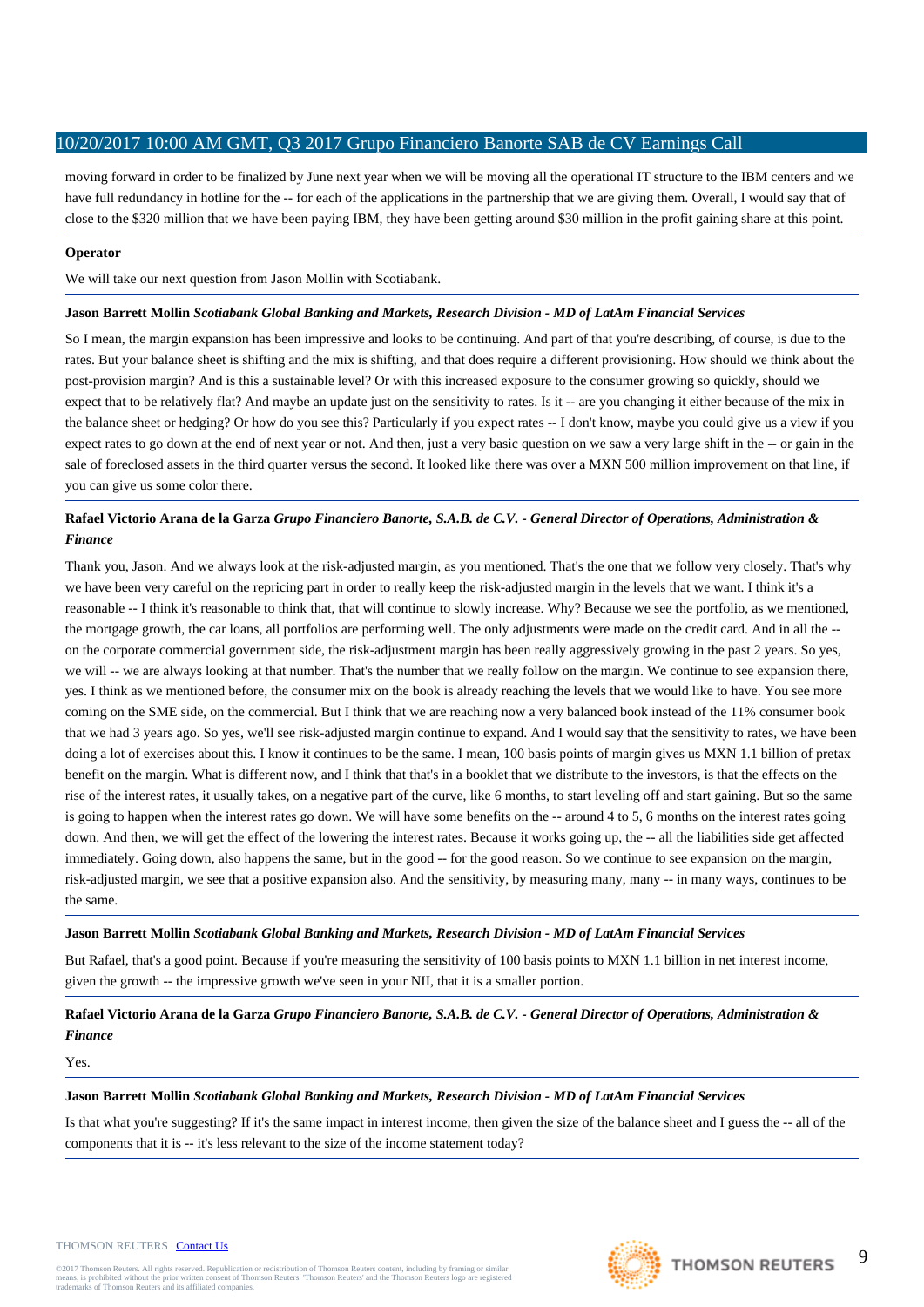# **Rafael Victorio Arana de la Garza** *Grupo Financiero Banorte, S.A.B. de C.V. - General Director of Operations, Administration & Finance*

It's really -- I think it's much more on the -- related to how do we form the balance sheet, Jason, and how fast we can really expand the growth in the cheap funding for the -- for really -- fund the balance sheet. I think we will always look at the way we fund the balance sheet. And we have seen a reduction on -- why? Because the interest rates have been around 150 basis points, on the efficiency on the balance sheet. But it has been in the other way, improved by the better mix. But we now have to work this and have a much more solid funding base for the balance sheet. So that's what we're doing. And we have been doing a lot of scenarios about the sensitivities and looking at many - every single part of the balance sheet. And we continue to reach to the same numbers.

# **Jason Barrett Mollin** *Scotiabank Global Banking and Markets, Research Division - MD of LatAm Financial Services*

Okay. Maybe just a short comment on the -- what's going on with the sale of the foreclosed assets?

# **Rafael Victorio Arana de la Garza** *Grupo Financiero Banorte, S.A.B. de C.V. - General Director of Operations, Administration & Finance*

Yes, happy to do so. As you know, the foreclosed asset piece has to be adjusted to market value by accounting -- by the accounting rules by the CNBV. So you have assets that they -- what we call they regional anniversary because we haven't sold them. So we have to adjust them at that day. And that was the effect that you saw on the past quarter. And this quarter, it happened the opposite. We have an extremely good quarter for selling assets, foreclosed assets. So what you saw on the pad is, and it was already budget for the year, is that we knew that some of the assets that we hold on the balance sheet were going to reach what we call the anniversary, and we have to adjust the value along with the market. But we have an extremely good -- third quarter on the foreclosed asset sales, and an improvement on that part. So it's, as you will see at the end of the year, it's very reasonable compared year-to-year on the -- on that number. But that's the reason that you saw in the past quarter, Jason.

# **Jason Barrett Mollin** *Scotiabank Global Banking and Markets, Research Division - MD of LatAm Financial Services*

Forward, do we have -- do we have, I mean, looking to forward anniversaries, will there be more gains next year? Or are we done with this?

# **Rafael Victorio Arana de la Garza** *Grupo Financiero Banorte, S.A.B. de C.V. - General Director of Operations, Administration & Finance*

No, it's a permanent adjustment that we have to do. We do it every single year, and we have been doing every single year since then -- since the beginning. So that's why we have an incentive scheme that, for the foreclosed asset unit that have a much more -- to increase the velocity of the way they dispose the assets on a profitable way. So we have been working a lot in the judicial process in the foreclosed assets unit in order to improve how fast we can really put the assets on the market, when we have on the balance sheet. So -- and that's why you have seen a lot of improvement in that number. But every single year, you have to go and look at that number, to see if you haven't sold the assets and you need to adjust those to market. We do every that in every single year. And the numbers that we have seen every single year ranges from MXN 200 million to MXN 300 million.

# **Operator**

We'll take our next question with Eduardo Nishio with Plural.

# **Eduardo Nishio** *Brasil Plural Corretora de Cambio, Titulose Valores Mobiliários S.A., Research Division - Financial Sector Analyst*

I have a question on capital. With your process improving and already is a solid capital base, is that reasonable to assume that your excess cap will start to grow rapidly from now on? And what is the plan to do with these excess capital, for increased payout ratio, buybacks, or perhaps thinking, again, about acquisitions, if especially your efficiency has already reached to an optimum level?

# **Rafael Victorio Arana de la Garza** *Grupo Financiero Banorte, S.A.B. de C.V. - General Director of Operations, Administration & Finance*

The -- as you have seen, and we have also committed to the market that the payout ratio is at 40%. And we do have a process, on a tactical basis, to pay an extraordinary dividend. Yes, we will follow that number very closely. And as we saw in the past, with the -- when we sold the INB, we paid an extraordinary dividend. So we are very vigilant about that. On a tactical basis, that's the way we want to go; stay at the 40% and pay on a tactical basis, extraordinary dividends. Yes.

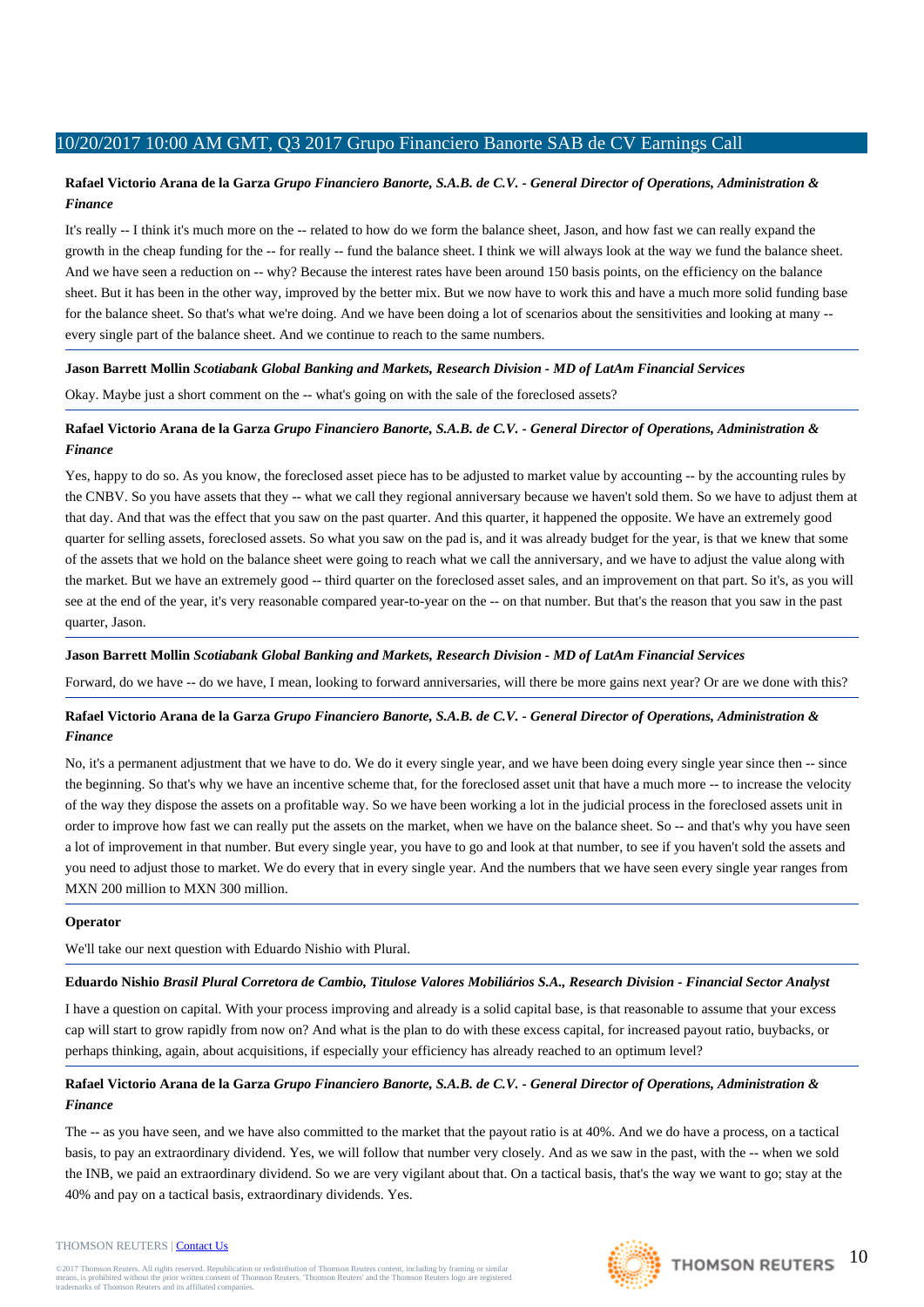**Eduardo Nishio** *Brasil Plural Corretora de Cambio, Titulose Valores Mobiliários S.A., Research Division - Financial Sector Analyst* Okay. How about acquisitions and buybacks? Any plans there?

# **Rafael Victorio Arana de la Garza** *Grupo Financiero Banorte, S.A.B. de C.V. - General Director of Operations, Administration & Finance*

I would say that we are always on the look in the market for potential acquisitions that could improve the results for the shareholders. But this is for the shareholders to say yes or no to those acquisitions, as you know, by the bylaws that we have. On the buybacks, I don't think, at this point in time, the buybacks -- we have been discussing that with the shareholders, and they really would like to have a better -- special dividends than the buybacks.

## **Operator**

(Operator Instructions) And we will take our next question from Chelsea Colón with TIAA Investments

## **Chelsea Colón**

Apologies if I missed this at the beginning of the call, as I joined late. But can you discuss your rate expectation for the rest of this year, and more importantly for next year? And then, also, just a quick second question. Is there any update on the investigation we heard about earlier this year into trading of government securities?

# **José Marcos Ramírez Miguel** *Grupo Financiero Banorte, S.A.B. de C.V. - CEO and Proprietary Director*

First, I will go to the second one. We are not in that [party], but we are not hearing anything new. So it seems that everything dissolved, I don't know. I'm going to the first questions about the rates. Gabriel, please.

## **Gabriel Casillas Olvera** *Grupo Financiero Banorte, S.A.B. de C.V. - Deputy Director General of Economic Analysis*

Thanks, Marcos. This is Gabriel Casillas. What about the rate expectation for next year? I mean, honestly, a few weeks ago, market [budget expense] was starting to discount the probability of the Central Bank of Mexico actually reducing rates as soon as this year. This has been a repricing of this. Now actually, some -- I mean if you take a look to the (inaudible) futures, they are now pricing, actually, rate hikes. Now let me tell you, honestly, there are 4 things that are very important to the Central Bank to make their decisions. Number one, you have, of course, inflation. Inflation, I think, we reached the peak at 6.66% back in August. We have the number in September at 6.35%. Probably in October, we might see flat inflation vis-a-vis September, because of some distortions of the earthquake, but it will continue to trend downwards towards 6.4% by year-end. But very importantly, it will step -- it will make a quick -- a big step down in January to around -something around 5%. This will be reflecting the once and for all big increase in gasoline prices back in January. Now from that point forward, it's going to be very hard for inflation to really reach a -- some levels below 4%. So it's going to be very hard, from an inflation standpoint, for the Central Bank to really be able to lower rates. We don't think they will hike at all. I think definitely the 400 basis points of hiking cycles, that was it. Now for the central bank to be able to lower rates, for inflation-wise speaking, it will have to take place in the second half of 2018, and it cannot be very aggressive. Then, you have other 3 aspects. Number two, very important, you know what the U.S. Feds will do. Now we have seen the Fed -- a more hawkish Fed. And of course, we're still -- we're expecting who's going to replace, or if Janet Yellen will be reappointed. So this is another factor that could be of importance. Number three, have the exchange rate that has been reflecting a more hawkish Fed, has been reflecting the probability of a tax reform in the U.S., and also has been reflecting all the discussions around NAFTA, that even though we are optimistic about it as I mentioned at the beginning of the call, with this -- it's high likely that it will continue to boost the volatility levels. So it's going to be hard also on that standpoint from the exchange rate. And the fourth one is with respect to the election. Usually, election -- presidential election have not been, in the past, a major drawback for the Central Bank to do anything. But that's something also that might be taken into account by board members. So it's going to be very, very hard for the Central Bank to really lower rates in the short term. So probably, if there is a chance to do this, it will take place in the second half of next year. And as I said, it will not be a very harsh easing cycle, such as Brazil for example. Maybe, if things go well, probably, 25 to 50 basis points of cuts in the second half of next year. And if things go well as well in 2019, we might see another 50 basis points, but that would be pretty much it.

# **Chelsea Colón**

Okay. Great. And what's your expectation for growth next year?

#### THOMSON REUTERS | [Contact Us](http://financial.thomsonreuters.com/en/contact-us.html)

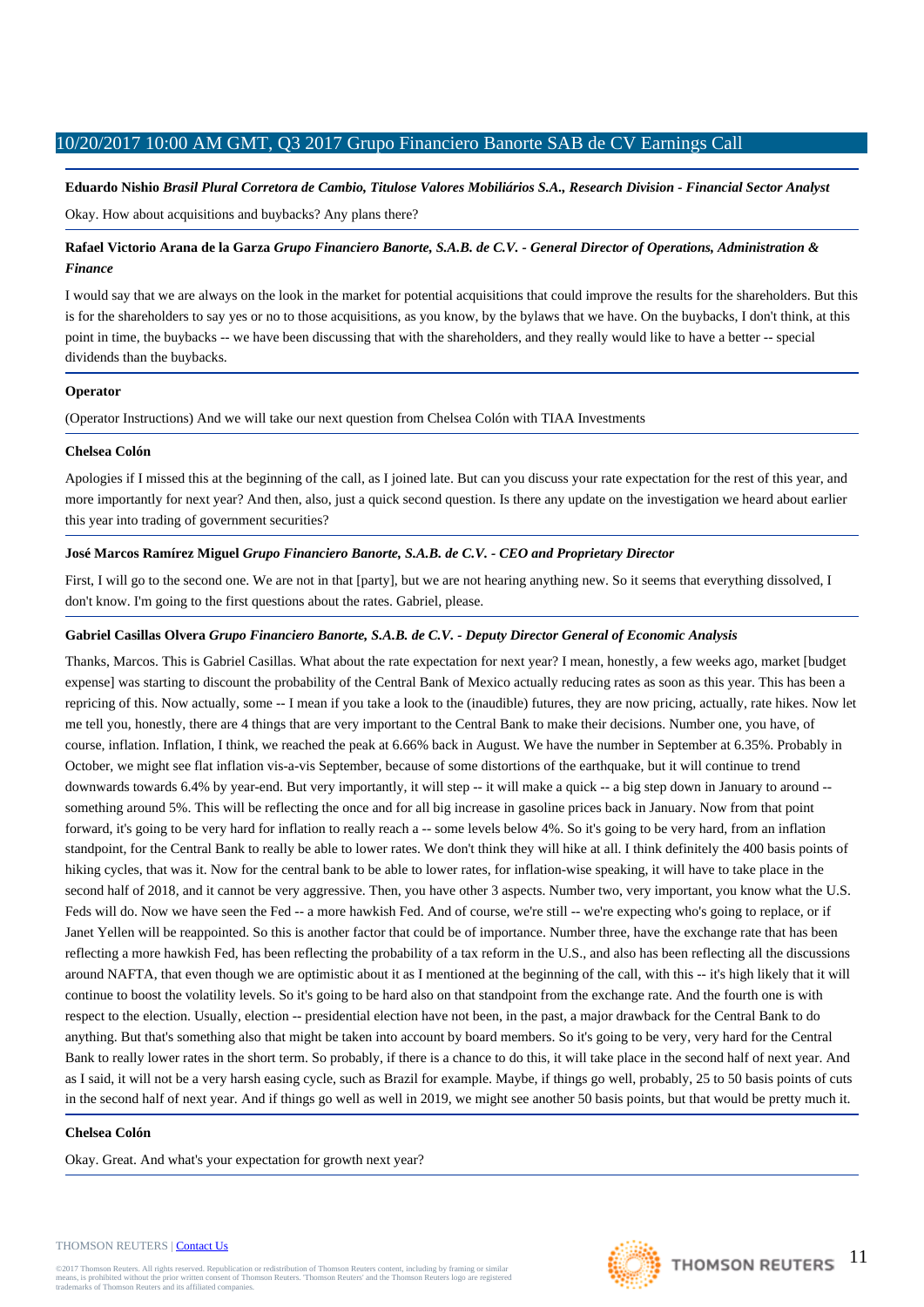# **Gabriel Casillas Olvera** *Grupo Financiero Banorte, S.A.B. de C.V. - Deputy Director General of Economic Analysis*

It's 2.5%.

## **Operator**

We will take our next question from Carlos Gomez with HSBC

## **Carlos Gomez-Lopez** *HSBC, Research Division - Senior Analyst, Latin America Financials*

Two questions, the first one going back to the question of margin and following up on Jason's. You mentioned, again, that your sensitivity is MXN 1.2 billion for 100 basis points. Now is that MXN 1.2 billion only on the asset side? Or you include both the assets and liabilities? Because if you include the whole margin, that would be about a 2% sensitivity, which is extraordinarily low and hard to reconcile with the increase that you have experienced so far. The second, it's a minor thing, but you have had about MXN 126 million in charges for this defined benefit, your pension plans, which has been happening almost every quarter. Is your expectation that this will continue? Or is it just a short-term effect?

# **Rafael Victorio Arana de la Garza** *Grupo Financiero Banorte, S.A.B. de C.V. - General Director of Operations, Administration & Finance*

Carlos, could you please repeat the second one please?

# **Carlos Gomez-Lopez** *HSBC, Research Division - Senior Analyst, Latin America Financials*

Yes. When you look at your changes in shareholders' equity, there is a charge of about MXN 126 million, which is about your defined benefit pension plan -- adjustment to your defined benefit pension plan. I mean, it has been recurrent for the last 7 or 8 quarters. So we wondered where that should go in the future?

# **Rafael Victorio Arana de la Garza** *Grupo Financiero Banorte, S.A.B. de C.V. - General Director of Operations, Administration & Finance*

Yes, that's the -- on the pension plans that -- I will go back to you because we don't have a -- anything that we do is basically on the [actual]tables. So let me -- to be honest, I don't have in my radar that we have to do those charges. So let me go back to you. In the other hand, you will see I'll release more in the coming months in that part. But I will review that very carefully to see that number. Sorry, I don't have that information right now. I follow that number, but it's also on the other positive side. On the sensitivity in the assets and liabilities, I think that if you -- there's a note, and we published that on the booklet as I mentioned, that it's very interesting to see how the curves of each of the hikes that have been happening in the past year, from the 3% to the top of the curve, what has been the effect of each of the curves on the balance sheet and on the margin. And since the amount of the number of hikers that we had, it's very difficult to really see the real effect of each of the hikes. For what we have right now, and we can't really now anticipate the full effect is that, if there have been no more hikes now, and we know exactly the time that it takes for the liabilities side to start being positive after the hike in the interest rates. That's why we have been anticipating and we have been reviewing the sensitivity that we have (inaudible) exactly the same. But we anticipate that because of the liabilities that you mentioned, we will have a much better sensitivity on the liabilities side than in the -- on the assets side in the coming 6 to 7 months. And if you want to discuss that on -- we can really follow that curves that we mentioned on a one-to-one call or whatever you feel like. But I think we need to go and look at those curves to really understand the full effect of how that affects the balance sheet and the time frame for the liabilities side to really kick into the sensitivity piece.

# **Carlos Gomez-Lopez** *HSBC, Research Division - Senior Analyst, Latin America Financials*

I guess -- I mean we understand that and your treasury position is going to determine your impact, very clear. I guess what we all ask and keep asking is what is the effect in the long run? Going 1, 2, 3 years forward, when the full effect of your ALCO has been already absorbed, and one would imagine that then [gives your] liability structure, (inaudible) as you mentioned earlier. And that the impact, one would imagine, should be higher, given that your funding is so good. So I think what I'm expressing is surprise that you don't hinder your sensitivity to rates in the long run from the liabilities if higher than 2%.

#### THOMSON REUTERS | [Contact Us](http://financial.thomsonreuters.com/en/contact-us.html)

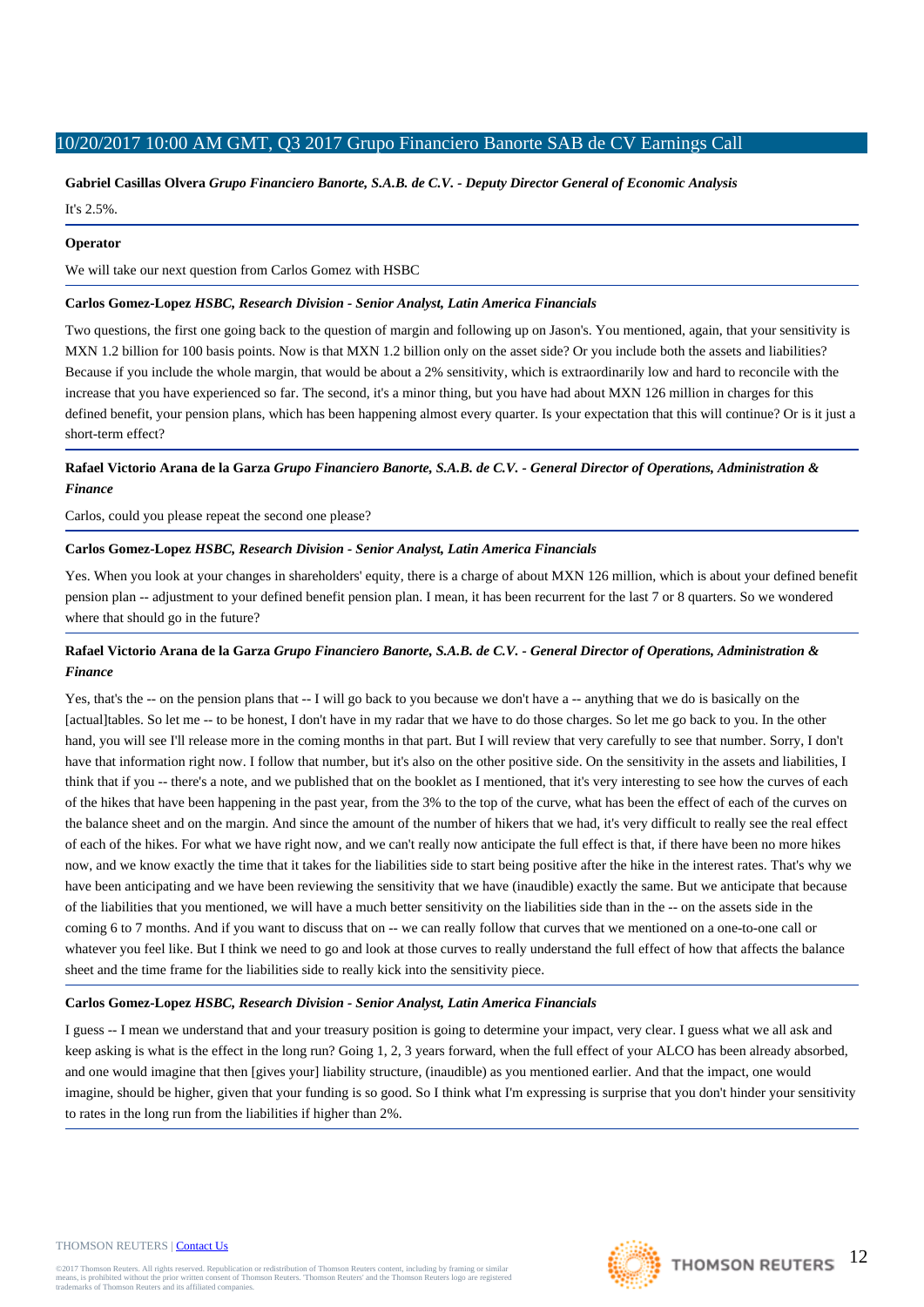# **Rafael Victorio Arana de la Garza** *Grupo Financiero Banorte, S.A.B. de C.V. - General Director of Operations, Administration & Finance*

No it's -- let me give you very simple numbers to see that a lot of benefit will come also from the liabilities side. If you look at the time deposit piece for us, the cost of funds on the time deposit for us, on a year-to-year basis, grew 425 basis points more from year to year. Why? Because we decided to fund the higher rate of growth on the consumer book, especially on credit cards and the remains of the consumer book with the time deposit piece. It was a reasonable bet. It worked pretty well. We funded right. But now we also reached a number on the time deposits, if you see the rate of growth for the time deposit piece that allows us to really manage that cost a lot better. So just for looking at those 425 basis points that grew on a year-to-year basis, that number should be on a reasonable basis, maybe tops 91, 100 basis points on a steady state basis. So you have 300-odd basis points sitting there on the time deposit that should be improved. So there's a lot of moving pieces, but we're really are taking care of each of the ones. But the key effect that you see that there's some, let's say, less positive effect on the margin side, on the third quarter, has to do with the hike that happened on the time deposit cost. That will be leveled off from now until the end of the year.

#### **Operator**

And we will take our next question from Claudia Benavente with Santander.

## **Claudia Benavente** *Santander Investment Securities Inc., Research Division - Research Analyst*

I'm sorry if the question was already asked. I couldn't join the call earlier. But I was wondering about the insurance revenue. I understand it was relatively weak this quarter due to the earthquake. So I was wondering if for the next quarters, we can see it stabilize to the growth that we saw for the previous quarter? So it's about 20% year-on-year growth?

## **José Marcos Ramírez Miguel** *Grupo Financiero Banorte, S.A.B. de C.V. - CEO and Proprietary Director*

Thank you, Claudia. (inaudible)

#### **Fernando Solís Soberón** *Grupo Financiero Banorte, S.A.B. de C.V. - General Director of Long Term Savings*

Yes. While we speak to the insurance revenue, I mean, we have the experience in some non-recurring events. First of all, something that everybody is aware of is the earthquake. That's an event that happens in Mexico once every 50 years or so. Depending on the magnitude even, more years than that. Actually, as we mentioned, we expect somewhere between MXN 1.2 billion to MXN 1.6 billion to be paid to our customers. However, since we have a very conservative exposure, we insure most of our catastrophic risks. But however, regardless of that, given our priority that is the amount that we retain, we are going to be hit, as was mentioned by Marcos at the beginning of the discussion, directly, it will -- if hit, our results with somewhere around MXN 54 million directly with respect to the loss ratio. But we also have to pay somewhere around MXN 500 [million] in addition to that, to reinstate our coverage. Because we have our priority. It has to be restated whenever we have an event, and we have 2. We have 2 earthquakes. Because many times, we refer to the one that hit Mexico City, but remember, that we have another one that also hit Puebla and Oaxaca and so on. So we have 2 events, not only one. And therefore, we have to restate the coverage, and that cost us also some money. We have been experiencing a lot of claims. With respect to the earthquakes, the amount is more or less 2,100 claims. But we also have a -- that's I would say on the property and casualty lines. But we were also experiencing some losses or claims, in auto insurance, and in that regard, let me add -- we also have or we also experienced not only claims due to the earthquakes, but also, because of the flooding caused by some hurricanes. So this has been a very unusual year. I would say, not even for Mexico, but also for other regions in the world in terms of catastrophic risks. And therefore, this is something that unfortunately happens, but it's unusual. And therefore, we were hit because of that. In addition to that, we have some other non-recurring items that we have been experiencing, due to some losses that we were recovering from our insurer that has been going into liquidation. And therefore, we have some claims to collect that we are now also making provisions because we are not certain on whether we will collect those claims. The total amount of what we are -- of what these 2 insurers owes us is more or less MXN 280 million. All of this is before taxes, and we have been provisioning that. And actually, we are going to -- they're going to a year. We're (inaudible), at this point, have a hit in our book, more or less of MXN 90 million with respect to a key provision. This fact for more or less MXN 120 million to the end of the year, unless, unless, because we are a -- we are figuring out with our lawyers and with the financial strength, and given that these 2 insurers is going to liquidation, how much we're going to expect to collect. So we may experience an additional one case, if we do not see one off this year, more or less of the complement of MXN 120 million and MXN 280 million. If not, we're going to keep reserving this and see how much we can recover. But that's, at this point, uncertain. So it has been a very unlikely year, I would say, for the insurance company. On the other hand, the

#### THOMSON REUTERS | [Contact Us](http://financial.thomsonreuters.com/en/contact-us.html)

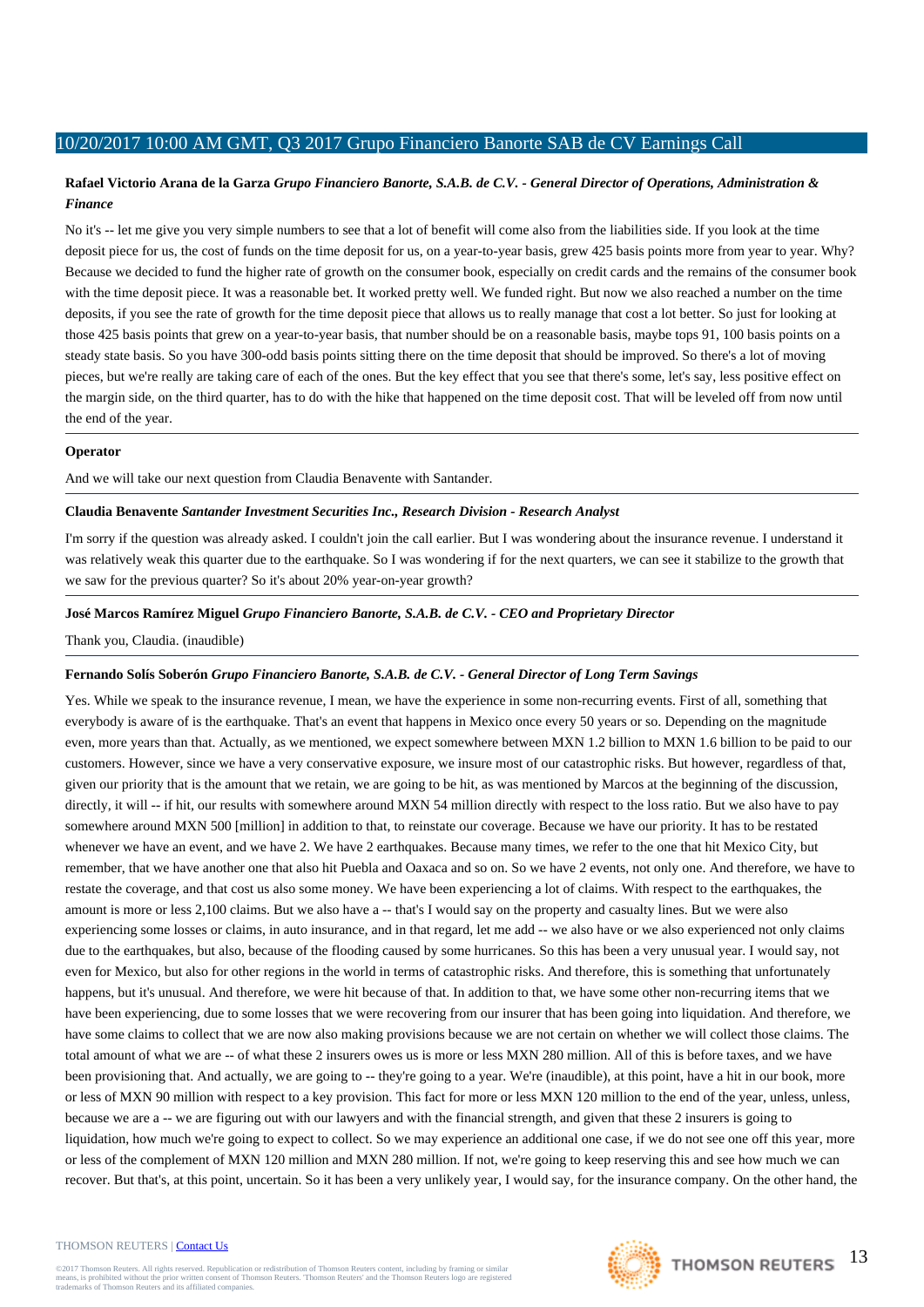-- even though we have taken measures in the auto insurance, we still experienced a lot of -- following in the auto insurance. That's something that has been going up for all the insurance companies in the country. We also have been experiencing an increase in the loss ratio due in some part of our portfolio due to the Uber cars, of the coverage, because they do not -- they are not disclaiming to us that they are in the public service, and the loss ratio is higher. And this is very difficult for us because they are not -- they have not been -- they don't want to, I should say, they don't want to disclose that they are Uber drivers. And we have to screen them also, some (inaudible) with the loss ratio there. But to answer your question, I mean, our guidance for the insurance company for the end of this year is that net income will grow somewhere, taking into account these non-recurring events, somewhere around 3% to 7%. But if we take out these non-recurring events, plus remember that we also liberated some reserves insolvency last year somewhere around MXN 200 million. We take those non-recurring events, actually, the portfolio has been behaving quite nicely. Because without taking those things, the book -- the net income would have been growing somewhere around 18% to 22%. So this has been a very tough year; unusual. But with respect to the recurring income, with respect to the car business, we are quite pleased with what we have seen.

# **José Marcos Ramírez Miguel** *Grupo Financiero Banorte, S.A.B. de C.V. - CEO and Proprietary Director*

Thank you, Fernando, for your short disposition. It seems that (inaudible) was using the 2018 budgets (inaudible).

# **Operator**

And we have a follow-up question from Chelsea Colón with TIAA Investments.

## **Chelsea Colón**

Could you explain or elaborate a little bit more on the relief program for those impacted by the earthquake? You mentioned a grace period of 3 months for installment loans for consumers. Does that mean that those will not go into NPLs? And then, on the SMEs, can you explain how the program works with Nafin exactly?

# **José Marcos Ramírez Miguel** *Grupo Financiero Banorte, S.A.B. de C.V. - CEO and Proprietary Director*

Thank you. We have a lot of programs. Ursula, go ahead, please.

# **Ursula Margarete Wilhelm Nieto**

Thank you. Chelsea, this is Ursula. On the consumer side, the program basically will be to give some grace period of about 3 months on the loans. The customer has to come forward to request the support. So it will not be done automatically on the entire portfolio, but it will be done on a case-by-case basis. But one of the requirements is that the customer must be on time on its loan. This means that it will not -- this program will not apply for delinquencies. And on the SME side, basically, we will have a guarantee from the development bank, Nacional Financiera, on the loans that are restructured under this relief program.

# **Chelsea Colón**

Okay. So the -- your first comment's related specifically to consumer loans? And your second one, with Nafin, is just for the SMEs?

# **Ursula Margarete Wilhelm Nieto**

That's correct.

# **Operator**

(Operator Instructions) And we have no additional phone questions at this time.

# **José Marcos Ramírez Miguel** *Grupo Financiero Banorte, S.A.B. de C.V. - CEO and Proprietary Director*

Thank you very much, and I hope to see you in next quarter. Thank you.

# **Operator**

Ladies and gentlemen, once again this concludes today's call, and we thank you for your participation. You may now disconnect.